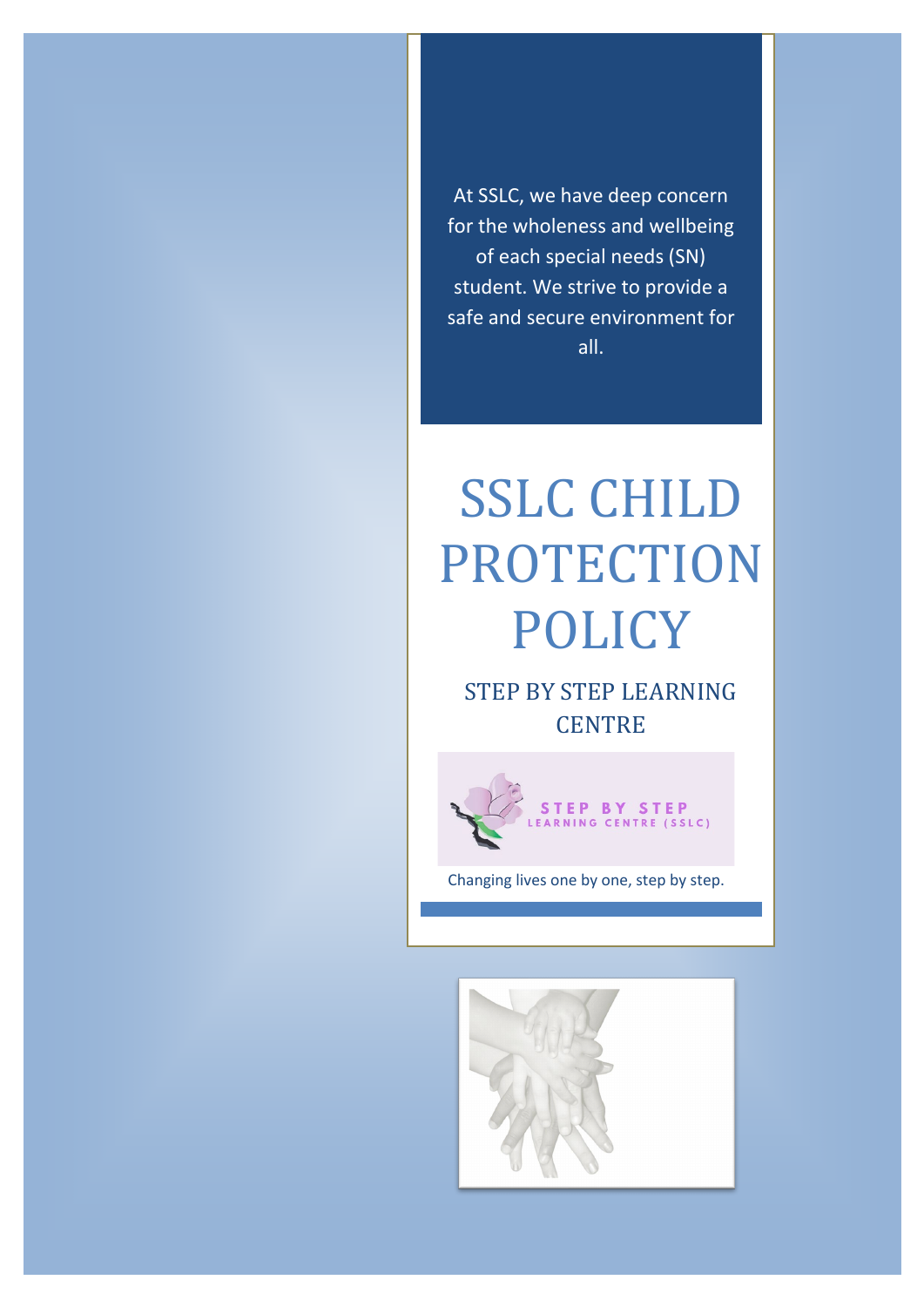# **INDEX**

- **1. POLICY STATEMENT**
- **2. POLICY GUIDELINES**
- **2.1. GOOD PRACTICES**
- **2.2. BAD/NEVER PRACTICES**
- **2.3. STAFF RESPONSIBILITIES**
- **2.4. TYPES AND SIGNS OF ABUSE**
- **2.5. ACTIONS TO TAKE AGAINST ABUSE**
- **2.6. STAFF AGREEMENT**
- **3. POLICY TRAINING FOR STAFF**
- **3.1. POLICY TRAINING FOR STAFF**
- **4. RECRUITMENT OF STAFF**
- **4.1. RECRUITMENT OF STAFF**
- **5. REVIEW OF SSLC CHILD PROTECTION POLICY**
	- **5.1. POLICY REVIEW**
	- **5.2. RISK IDENTIFICATION AND MANAGEMENT**

- **6. STAFF AGREEMENT**
- **7. APPENDIX A AND B: PROCEDURES IN CASE OF ABUSE**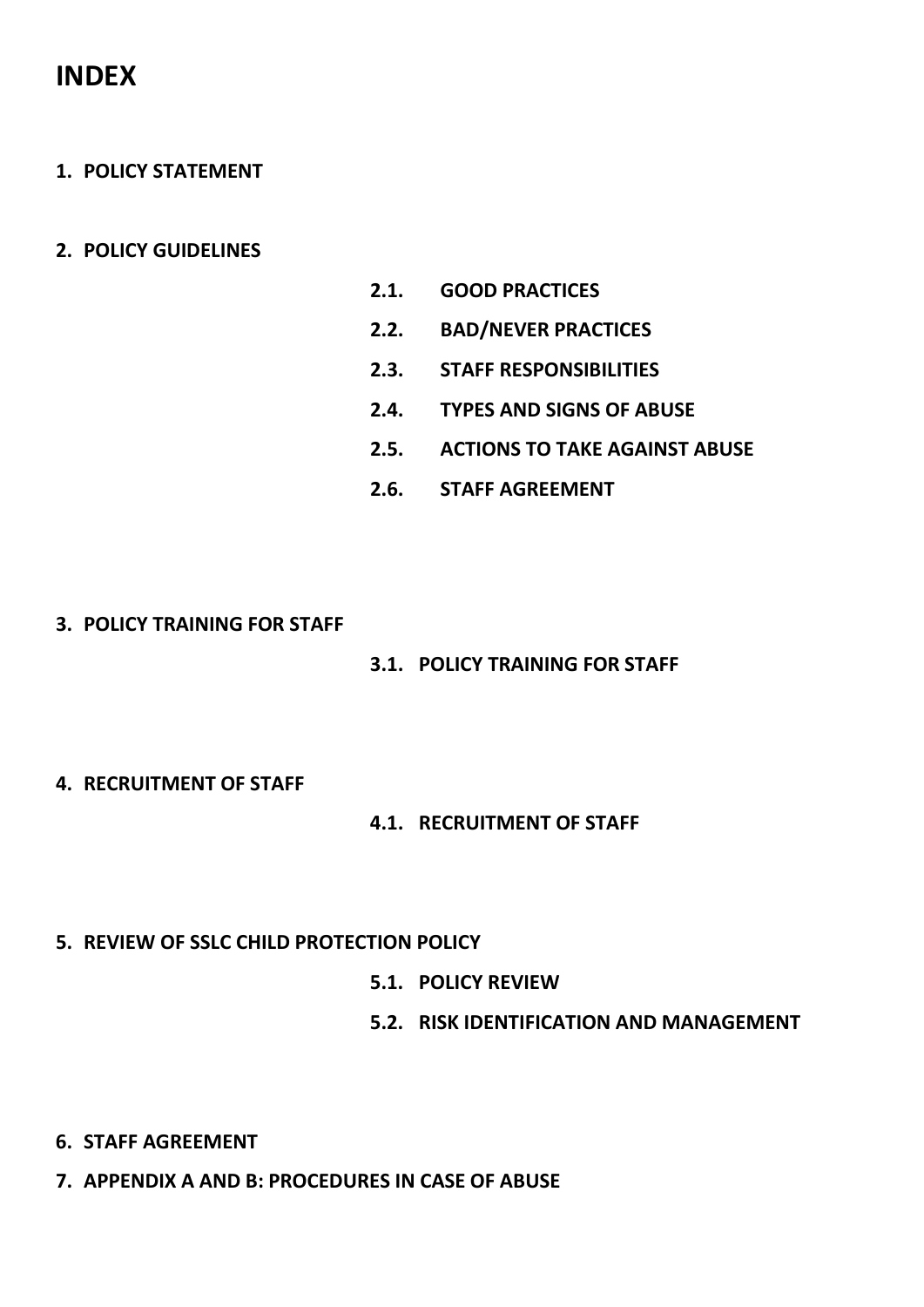# **1. POLICY STATEMENT**

- 1.1 At SSLC, we have deep concern for the wholeness and wellbeing of each special needs (SN) student. We strive to provide a safe and secure environment for all.
- 1.2 We recognize the following Tanzanian Laws and International Guidelines on Protection Policies:
	- 1.2.1 Tanzania's Law of the Child Act, Adopted in November 2009.
	- 1.2.2 Education Act, 2002.
	- 1.2.3 United Nations Convention for the Rights of the Child, 1994
- 1.3 We note that a child is any person aged from conception to 18 years.
- 1.4 A Vulnerable adult is anyone who, by virtue of compromised physical or mental status is unable to protect themselves. So at SSLC, we recognize the mental age of our students, NOT the chronological age only.
- 1.5 All children, whatever their age, culture, disability, gender, language, racial origin or religious beliefs have the right to protection from abuse.
- 1.6 SSLC will provide appropriate security and protection for all students within the school environment and while on trips outside school.
- 1.7 All staff will show and demonstrate exemplary behavior in order to protect themselves from false allegations of child abuse.
- 1.8 All suspicions, allegations of abuse, or actual abuse will be taken seriously and responded to swiftly and appropriately.

# **2. POLICY GUIDELINES FOR STAFF**

# **2.1 GOOD PRACTICES**

- 2.1.1 Always work in an open environment making sure that you are never alone with children in the course of your work
- 2.1.2 Maintain a safe and appropriate distance with students.
- 2.1.3 Treat students equally, with respect and without discrimination.
- 2.1.4 Give constructive comments and seek to encourage the students.
- 2.1.5 Inform and train students to know their rights.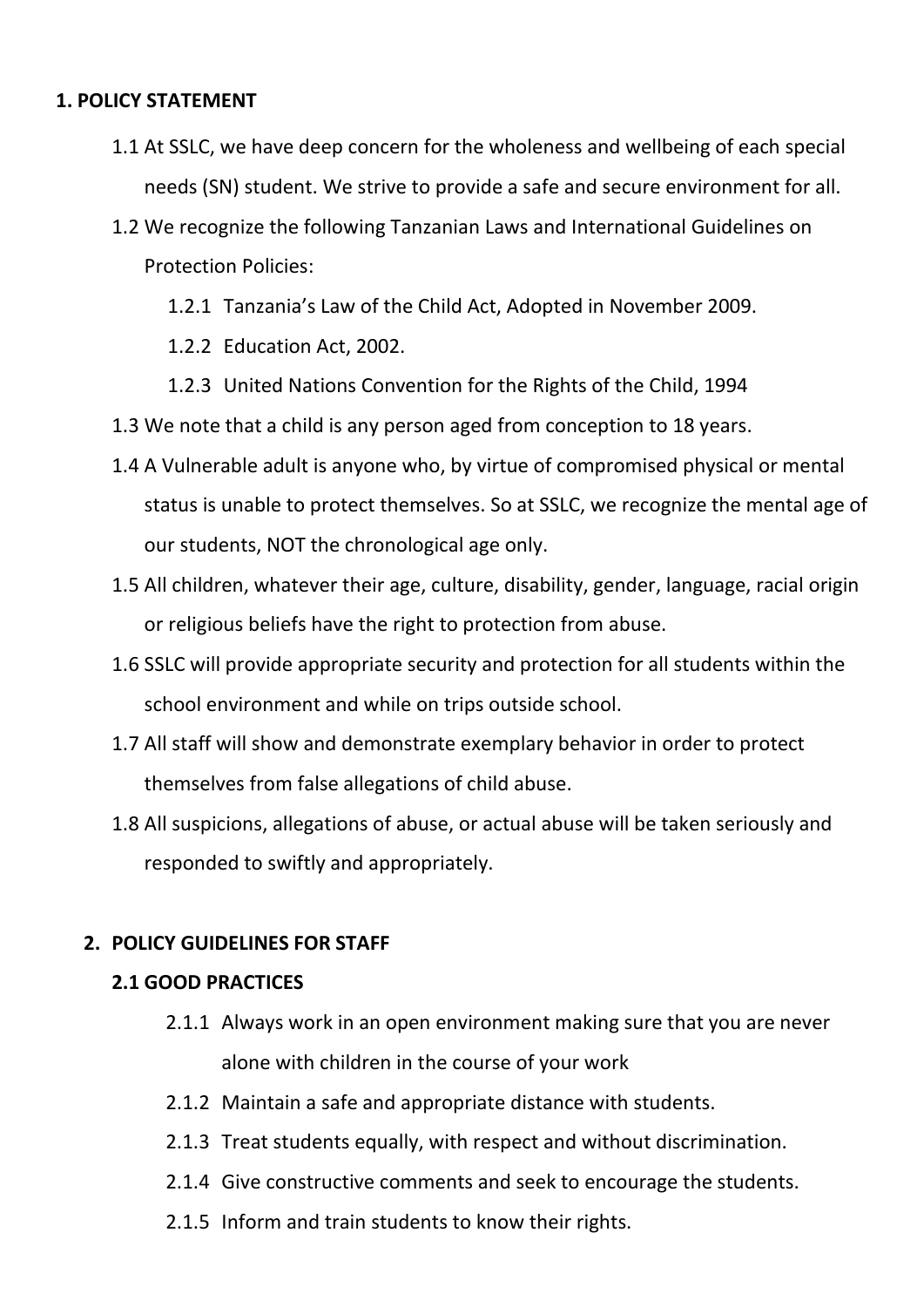- 2.1.6 Secure parental consent for medical treatment, travel outside school, using personal cars for students and putting confidential, private, personal and sensitive information and photos on public media.
- 2.1.7 Report any charges, or convictions relating to a crime or offence against children, including those under traditional laws.

# **2.2 BAD/NEVER PRACTICES**

- 2.2.1 Never invite unaccompanied children into private residences unless they are at immediate risk of harm.
- 2.2.2 Avoid spending excessive time alone with a student to avoid the risk of suspicion or false accusation.
- 2.2.3 Never have a love or sexual relationship with a student.
- 2.2.4 Never have an inappropriate love or sexual relationship with a co-worker as this is a bad example to students.
- 2.2.5 Never use physical punishment/physically hit a child.
- 2.2.6 Don't use children for labour which places them at risk of injury or affects their development.

# **2.3 STAFF RESPONSIBILITIES**

- 2.3.1 Always give true and accurate information about your criminal past.
- 2.3.2 Give two confidential references who can be consulted on your previous work.
- 2.3.3 Give evidence of identity: passport, driving license or voting card with photo.
- 2.3.4 Don't behave in a way that leaves you vulnerable to suspicion or false allegations.
- 2.3.5 Promise and sign to follow SSLC Child Protection Policy.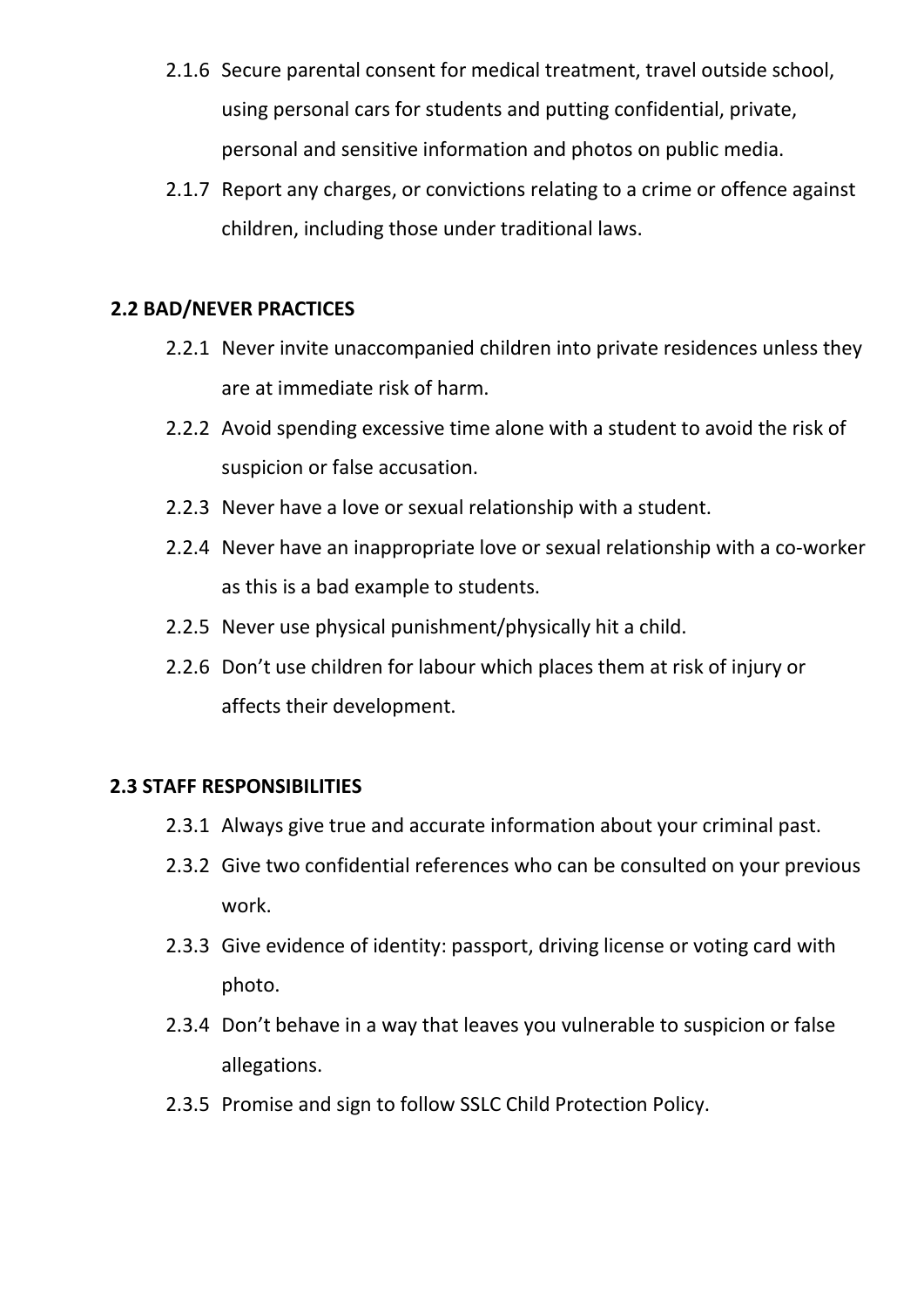#### **DEFINITIONS**

- **2.3.6 Physical abuse** the use of physical force against a child (including hitting, shaking, punching, kicking, burning and poisoning) that causes harm to a child.
- **2.3.7 Sexual abuse** use of children for sexual benefit by an adult or older child or teenager, including using children in child pornography.
- **2.3.8 Emotional abuse** verbal or other acts towards a child which can damage a child's self-esteem or confidence.
- **2.3.9 Neglect** the failure to provide a child (where they are in a position to do so) with the conditions that are culturally accepted as being essential for their development and wellbeing.
- **2.3.10Child exploitation** using children for profit, labour, sexual benefit, or for other personal or financial advantage. Includes producing, obtaining or distributing child exploitation material
- **2.3.11Definition of a 'child'** any human being up to the age of 183 .

# **2.4 EXAMPLES AND SIGNS OF ABUSE**

**2.4.1 Emotional**: telling a student they are stupid, worthless, unloved, valueless or a burden. It also includes persistently shaming, degrading, humiliating and belittling a student.

**Signs:** withdrawn, crying uncontrollably/inconsolably, extremely passive or aggressive, excessive fear, low self esteem, running away, substance abuse.

**2.4.2 Neglect**: persistent lack of physical/psychological needs: food, shelter, clothing, protection and love. It also includes leaving a child alone at home, exposure to danger and denying medical treatment. **Signs:** untreated medical conditions, frequent accident injuries, dirty/poor physical appearance, no personal hygiene, constantly hungry and tired, lost or on the streets and no extended family or social contacts.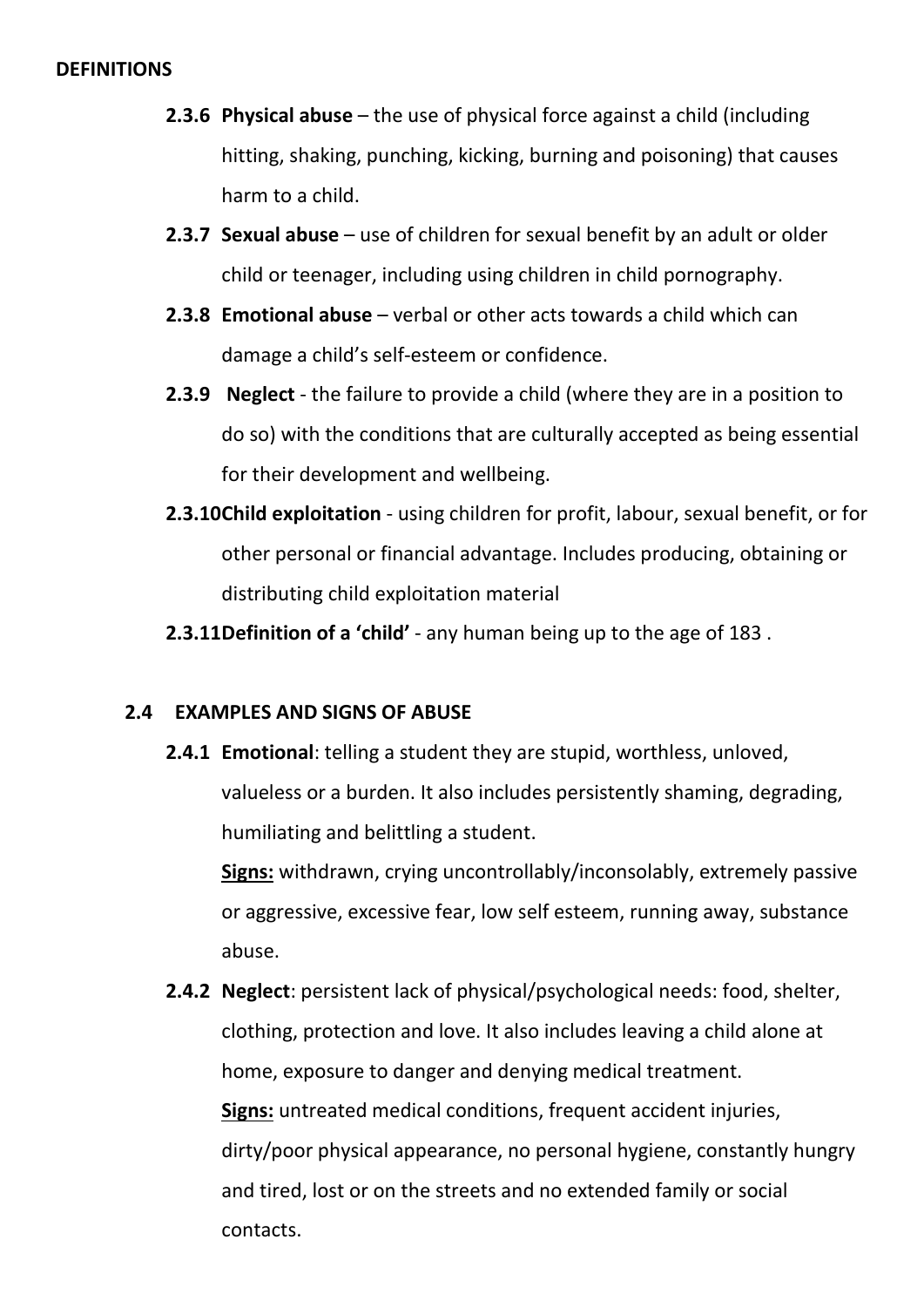**2.4.3 Physical Abuse**: hitting, shaking, throwing, poisoning, scalding, burning, drowning, suffocating, making them kneel on stones or sharp objects, causing harm in anyway.

**Signs:** recurrent injuries, wounds, unwilling to discuss or explain injuries, fear to return home and violent towards others.

2.4.4 **Sexual Abuse**: enticing or forcing a student to have sexual activities: sex, sexual play or pornography

**Signs:** nightmares; phobias or panic attacks; regression to bedwetting, thumb sucking or baby behaviors; fear of the abuser; genital itching, pain or injury; display of adult sexual behavior and attempted suicide.

- **2.4.5 Negative Discrimination**: excluding, stigmatizing, harassment or maltreatment because of their race, ethnic origin, socio-economic status, culture, age, disability, gender, sexuality or religious beliefs. **Signs:** low self esteem, poor performance, withdrawn.
- **2.4.6 Bullying**: using rough or dirty language to a student; forcing to obey, submit or serve and repeatedly picking on a student**. Signs:** fear, bullying other students, dejected and withdrawn

# **2.5 ACTIONS TO TAKE AGAINST ABUSE**

- 2.5.1 Any suspicion and allegation of, or actual abuse by a staff member will be reported immediately to the Directors, who should take the appropriate action.
- 2.5.2 Any suspicion and allegation of, or actual abuse by a Director will be reported immediately to the Chairperson of the Board of Directors (BOD).
- 2.5.3 Any suspicion and allegation of, or actual abuse from home or outside school will be reported to the Baloozi, Wenyekiti, Social Welfare Office, Pastor/Priest/Sheik and the Police.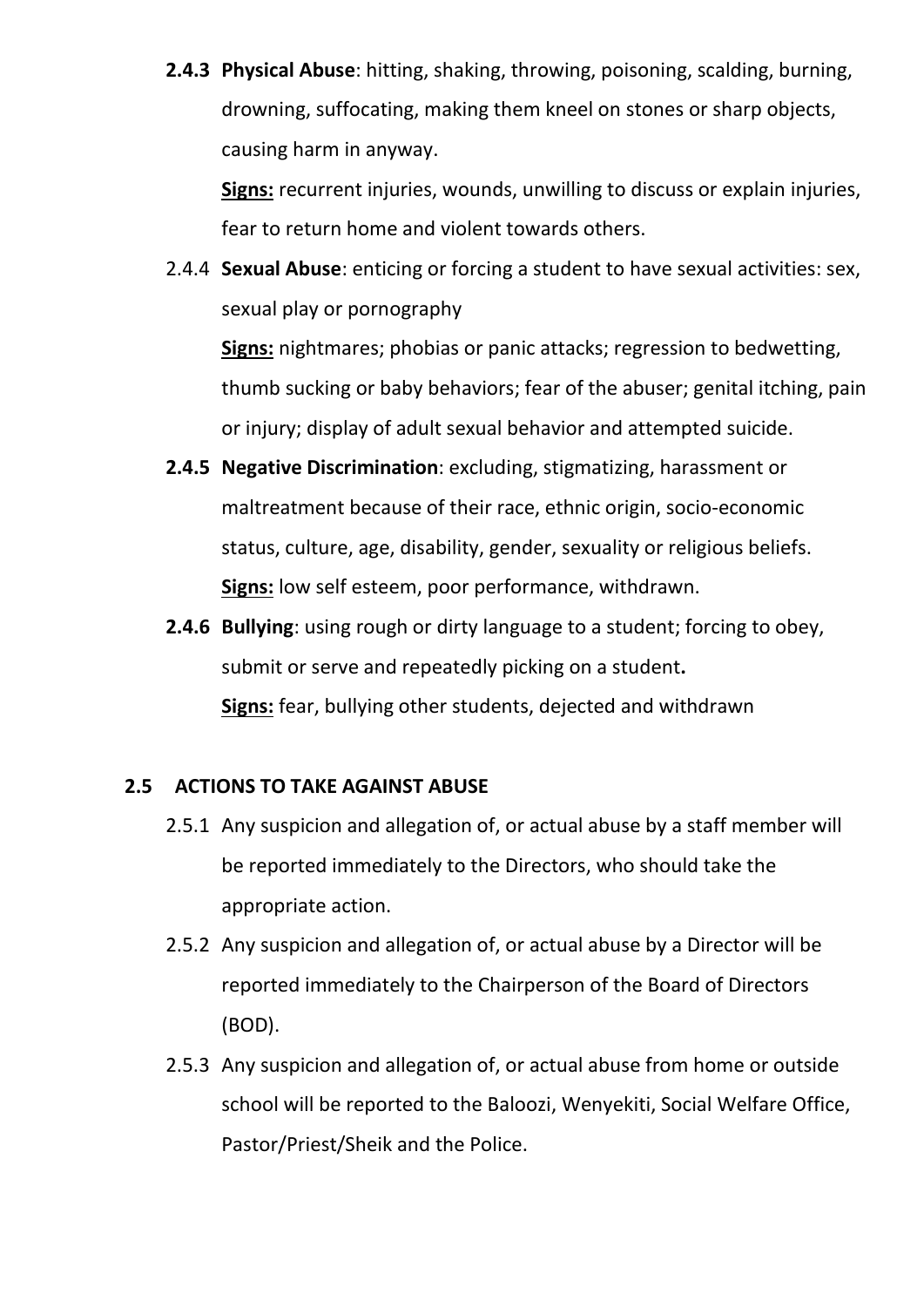- 2.5.4 All persons suspected of being in violation of the SSLC Child Protection Policy Agreement can be suspended if they are under investigation and dismissed if it is found that they have breached the CP Code of Conduct.
- 2.5.5 In the case of proven sexual abuse, the student will be taken to the Rape Crisis Centre at Arusha Lutheran Medical Centre (ALMC) for immediate medical treatment and thereafter legal action. This should be done within 72 hours, when evidence is still available. After 72 hours you have to pay ALMC.

#### **3 POLICY TRAINING FOR STAFF**

# **3.1 STAFF TRAINING**

- 3.1.1 All staff will be provided with the SSLC Child Protection Policy including an initial training course on child protection.
- 3.1.2 The SSLC Child Protection policy is also on the SSLC Website to provide any applicants including volunteers with a clear understanding of SSLC's approach to children and protection.

# **4 RECRUITMENT OF STAFF**

# **4.1 RECRUITMENT OF STAFF**

- 4.1.1 All staff, including international volunteers will be required to provide police clearance and criminal record checks and screening of staff and volunteers will be conducted during recruitment.
- 4.1.2 SSLC will not employ a person if it is found out that they are a risk to children. If any concern arises during recruitment (such as a criminal record against children), then that person would not be employed.

# **5 REVIEW OF SSLC CHILD PROTECTION POLICY**

# **5.1 POLICY REVIEW**

5.1.1 A policy review will take place every 5 years.

#### **5.2 RISK IDENTIFICATION AND MANAGEMENT**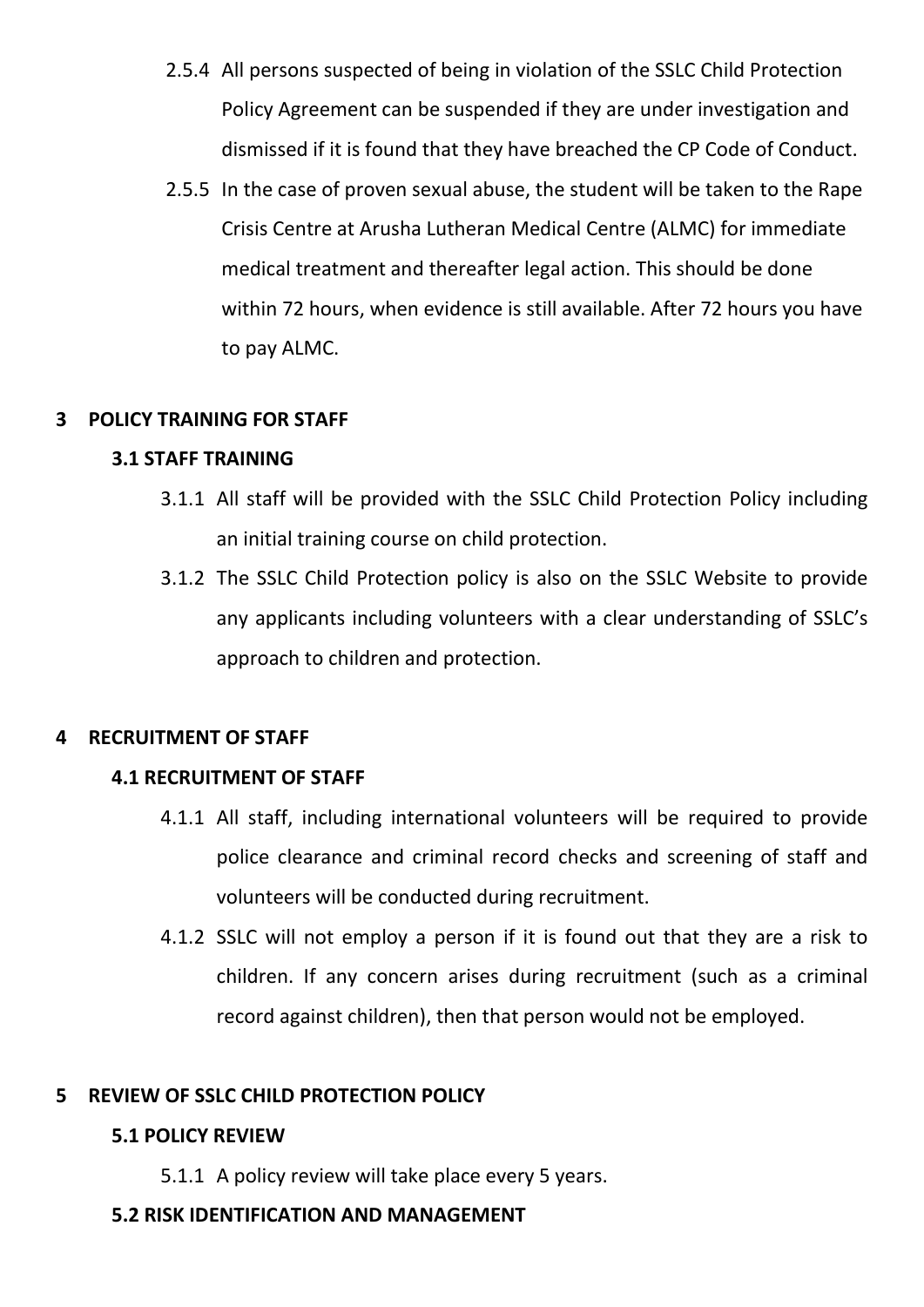- 5.2.1 SSLC will take the following actions to identify and lessen risk: review programs yearly and assess better ways to minimize risk of child abuse
- 5.2.2 Review children's development to assess whether there are any behavioral changes or causes for concern.

#### **6 STAFF AGREEMENT**

**I have read the above SSLC policy. I accept to follow the guidelines. I will take responsibility for mistakes on my part.**

| <b>DATE STAFF</b> | <b>SIGNATURE</b> |
|-------------------|------------------|
|                   |                  |
|                   |                  |
|                   |                  |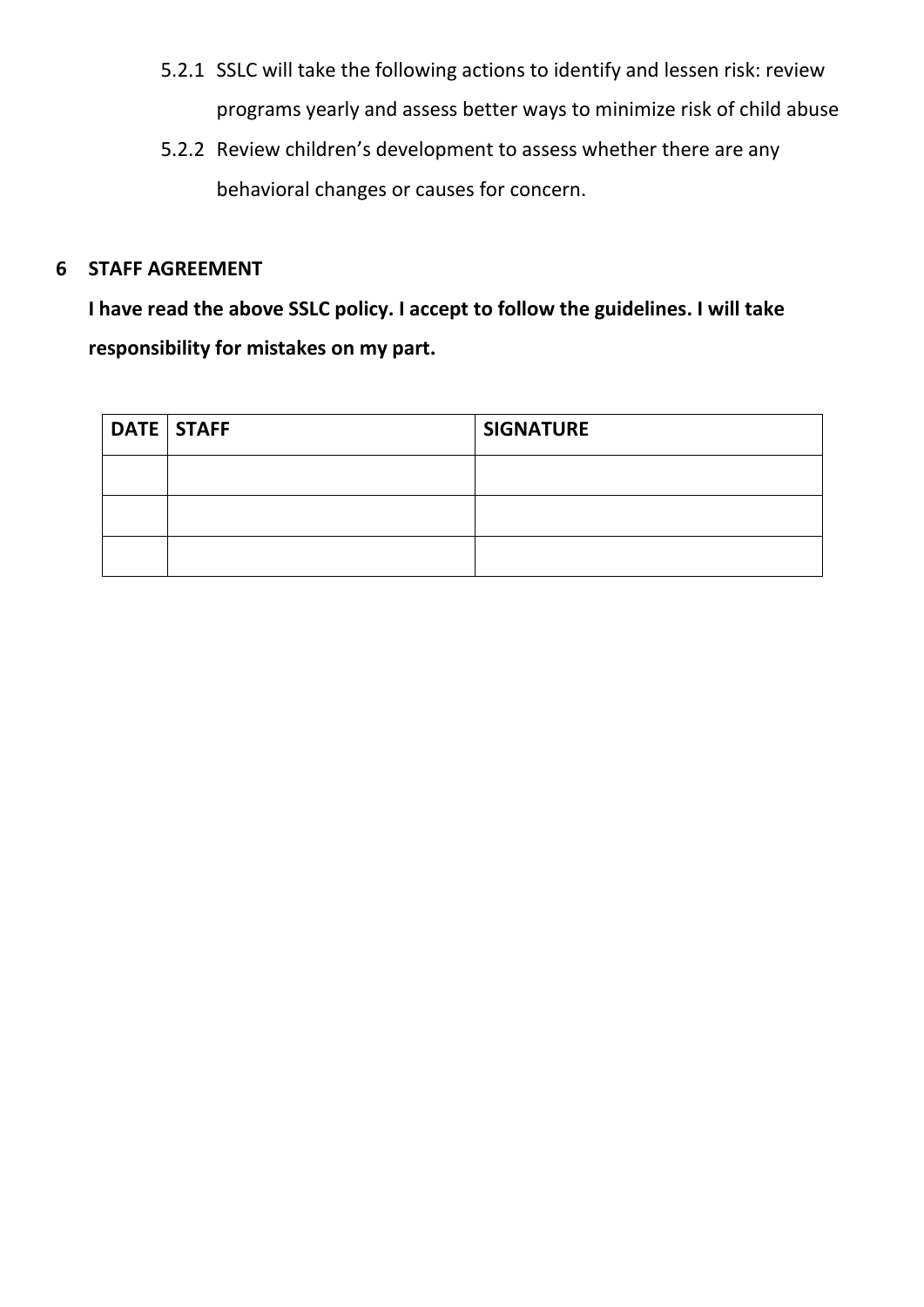#### **8. APPENDIX A: ABUSE ALLEGATION PROCEDURE**